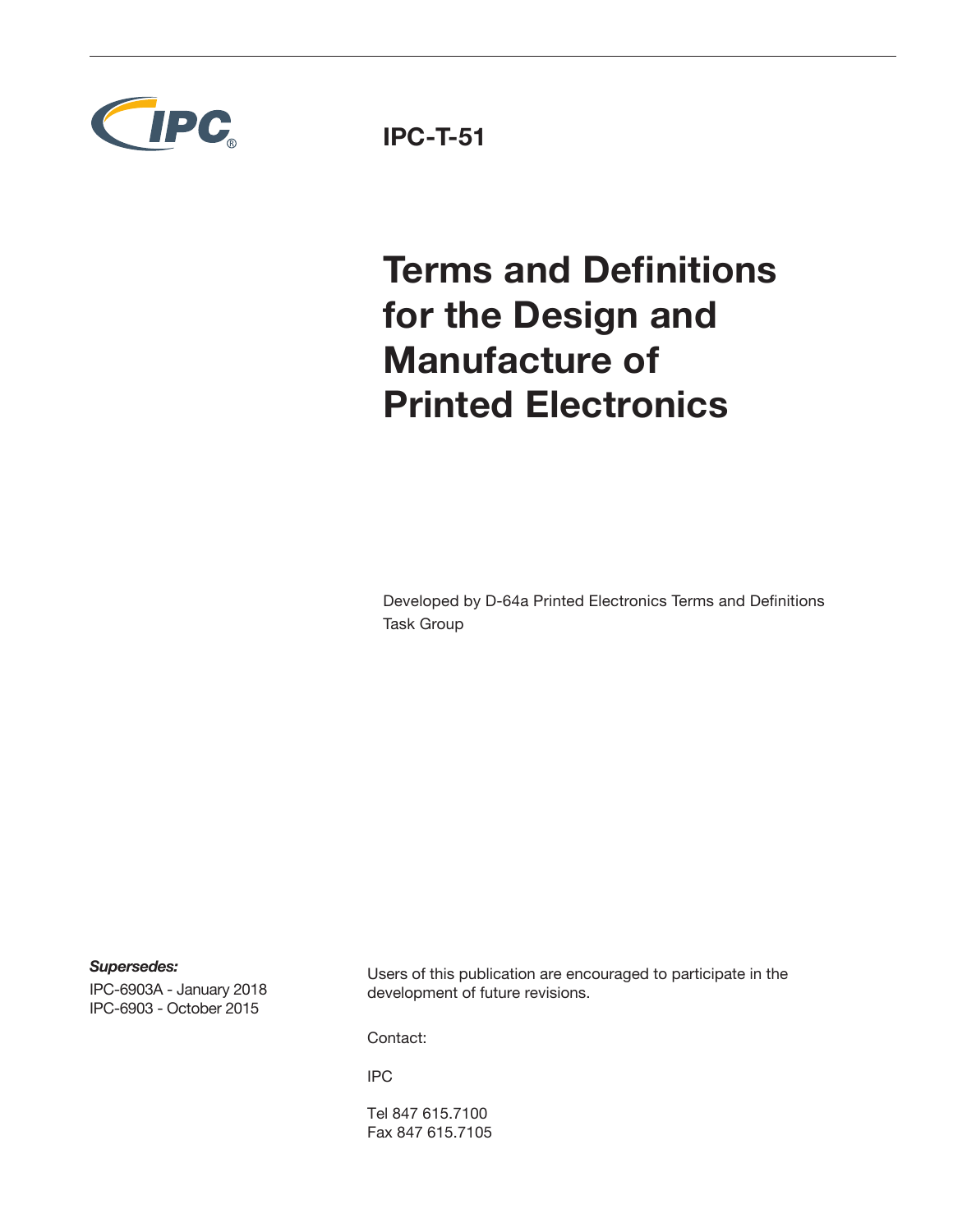## **Table of Contents**

| 2 APPLICABLE DOCUMENTS1            |
|------------------------------------|
|                                    |
| <b>3 TERMS AND DEFINITIONS FOR</b> |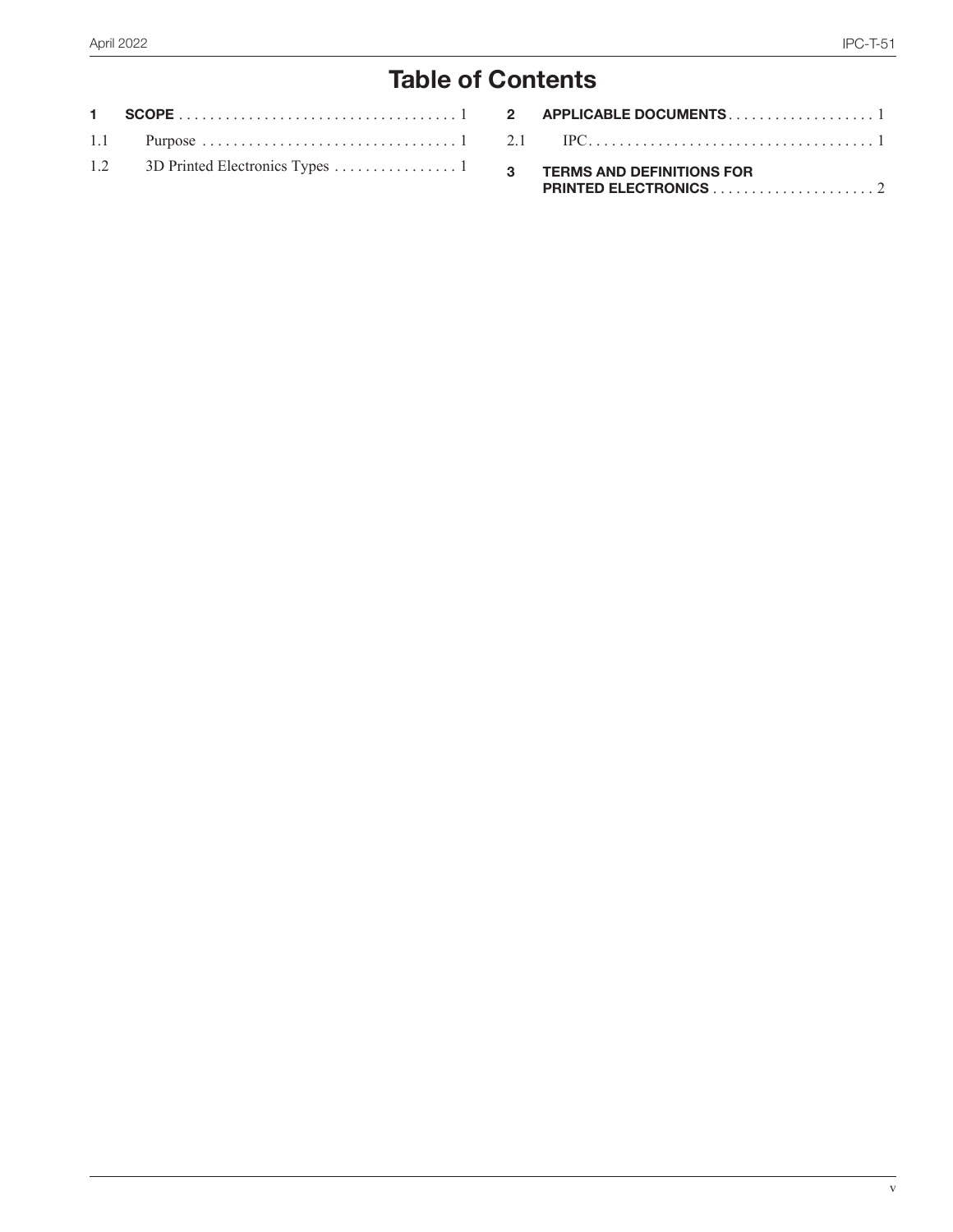### **Terms and Definitions for the Design and Manufacture of Printed Electronics**

#### **1 SCOPE**

This standard provides terms and definitions for the design and manufacture of printed electronics.

**1.1 Purpose** The purpose of this standard is to provide common terminology regarding printed electronics.

The reader is encouraged to also reference IPC-2291, IPC-2292, IPC-4591, IPC-4592, IPC-6901, IPC-6902, IPC-9204 and IPC-9257, which have additional industry-approved terms and definitions.

**1.2 3D Printed Electronics Types** It is the understanding of the IPC Printed Electronics Committee that electronics manufacturers have several definitions for 3D Printed Electronics. Because these descriptions are the result of years of time and investment by various market segments, the IPC Printed Electronics Committee will not define one term for 3D printed electronics.

To better help industry identify and describe the various processes for producing 3D printed electronics, the IPC Printed Electronics Committee has established three initial types for 3D printed electronics.

Type 1 – Using printed electronics processes on a planar substrate

Type 2 – Using printed electronics processes on a nonplanar substrate

Type 3 – Using printed electronics processes to fully build and functionalize a device in a 3D space

As additional 3D printed electronics types are described by industry, they will be added to the 3D Printed Electronics Types.

#### **2 APPLICABLE DOCUMENTS**

**2.1 IPC1**

**IPC-T-50** Terms and Definitions for Interconnecting and Packaging Electronics Circuits

**IPC-2291** Design Guideline for Printed Electronics

**IPC-2292** Design Standard for Printed Electronics on Flexible Substrates

**IPC-4591** Requirements for Printed Electronics Functional Materials

**IPC-4592** Requirements for Printed Electronics Functional Dielectric Materials

**IPC-6901** Application Categories for Printed Electronics

**IPC-6902** Qualification and Performance Specification for Printed Electronics on Flexible Substrates

**IPC-9204** Guideline on Flexibility and Stretchability Testing for Printed Electronics

**IPC-9257** Requirements for Electrical Testing of Flexible Printed Electronics